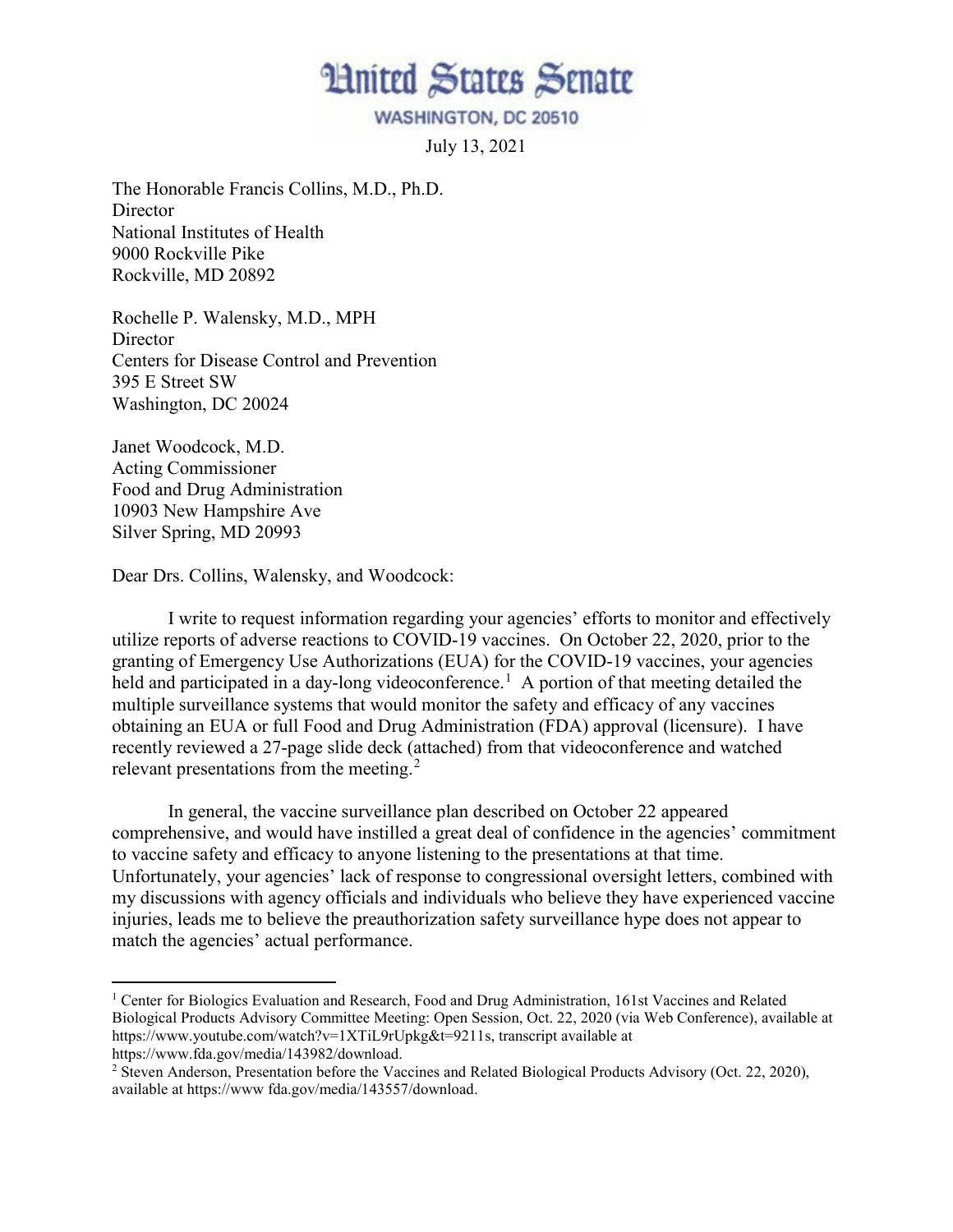July 13, 2021 Page 2

Although the main subjects of my oversight letters do not deal directly with vaccine safety and efficacy, the almost total lack of transparency in response to legitimate and important information requests from Congress does not instill confidence. When I did specifically raise the alarming safety signals emanating from VAERS (Vaccine Adverse Event Reporting System, established July 1, 1990) with Director Collins in a meeting with other Senate Republicans on April 27, 2021, his dismissive reaction to my concerns was more than troubling.<sup>3</sup> By that date, the number of deaths following COVID-19 vaccination reported to VAERS had already reached 3,411, with 1,349 or 39.5 percent of those deaths occurring on Day 0, 1, or 2 following vaccination.<sup>4</sup> I expected the director of NIH to share my concerns, but he, together with our other federal health agencies, has continued to downplay the significance of what VAERS is signaling.

During the October 22 videoconference, Dr. Tom Shimabukuro stated that VAERS averages 50,000 adverse event reports annually (approximately 1,000 per week).<sup>5</sup> The Centers for Disease Control and Prevention (CDC) and FDA subsequently informed my staff that as of June 28, 2021, VAERS had received 410,000 submissions detailing adverse events following a COVID-19 vaccination. $6$  Of those submissions, approximately 41,000 reports meet the regulatory definition of "serious adverse event" and are supposedly followed-up upon.<sup>7</sup> As of July 2, 2021, VAERS reported 5,247 domestic deaths with 1,814 or 34.6 percent of those deaths occurring on Day 0, 1, or 2 following receipt of a COVID-19 vaccine.<sup>8</sup>

With the inclusion of foreign adverse events, VAERS is reporting 9,048 deaths, 26,818 hospitalizations, 56,915 emergency room visits, and 438,441 total reports.<sup>9</sup> Those adverse

<sup>&</sup>lt;sup>3</sup> Centers for Disease Control and Prevention, Vaccine Adverse Event Reporting System (VAERS), accessed July 13, 2021, available at https://wonder.cdc.gov/wonder/help/vaers.html.

<sup>4</sup> *See* VAERS Database query: United States Department of Health and Human Services (DHHS), Public Health Service (PHS), Centers for Disease Control (CDC) / Food and Drug Administration (FDA), Vaccine Adverse Event Reporting System (VAERS) 1990 – 4/23/2021, CDC WONDER On-line Database. Accessed the week of 04/25/2021. Query Criteria – Event Category: Death. State/Territory: The United States/Territories/Unknown. Vaccine Product: COVID19 VACCINE (COVID19). Group By: Onset Interval, Age. Show Total: TRUE. Show Zero Values: FALSE.

<sup>5</sup> Tom Shimabukuro, Presentation before the Vaccines and Related Biological Products Advisory (Oct. 22, 2020), transcript available at https://www.fda.gov/media/143982/download, (*See* page 94).

<sup>6</sup> Briefing on Vaccine Adverse Events Reporting System (VAERS) from Department of Health and Human Service, Centers for Disease Control and Prevention, Food and Drug Administration, to Senator Ron Johnson staff, June 28, 2021.

<sup>7</sup> Briefing on Vaccine Adverse Events Reporting System (VAERS) from Department of Health and Human Service, Centers for Disease Control and Prevention, Food and Drug Administration, to Senator Ron Johnson staff, June 28, <sup>2021</sup> (severe adverse events include death, hospitalization, permanent disability, or birth defects). 8 *See* VAERS Database query: United States Department of Health and Human Services (DHHS), Public Health

Service (PHS), Centers for Disease Control (CDC) / Food and Drug Administration (FDA), Vaccine Adverse Event Reporting System (VAERS) 1990 - 07/02/2021, CDC WONDER On-line Database. Accessed at

http://wonder.cdc.gov/vaers.html on Jul 13, 2021 10:58:53 AM. Query Criteria – Event Category: Death.

State/Territory: The United States/Territories/Unknown. Vaccine Product: COVID19 VACCINE (COVID19). Group By: Onset Interval, Age. Show Total: TRUE. Show Zero Values: FALSE.

<sup>9</sup> *See* VAERS Database query: United States Department of Health and Human Services (DHHS), Public Health Service (PHS), Centers for Disease Control (CDC) / Food and Drug Administration (FDA), Vaccine Adverse Event Reporting System (VAERS) 1990 - 07/02/2021, CDC WONDER On-line Database. Accessed at http://wonder.cdc.gov/vaers.html on Jul 13, 2021 10:37:41 AM. Query Criteria – Event Category: Death,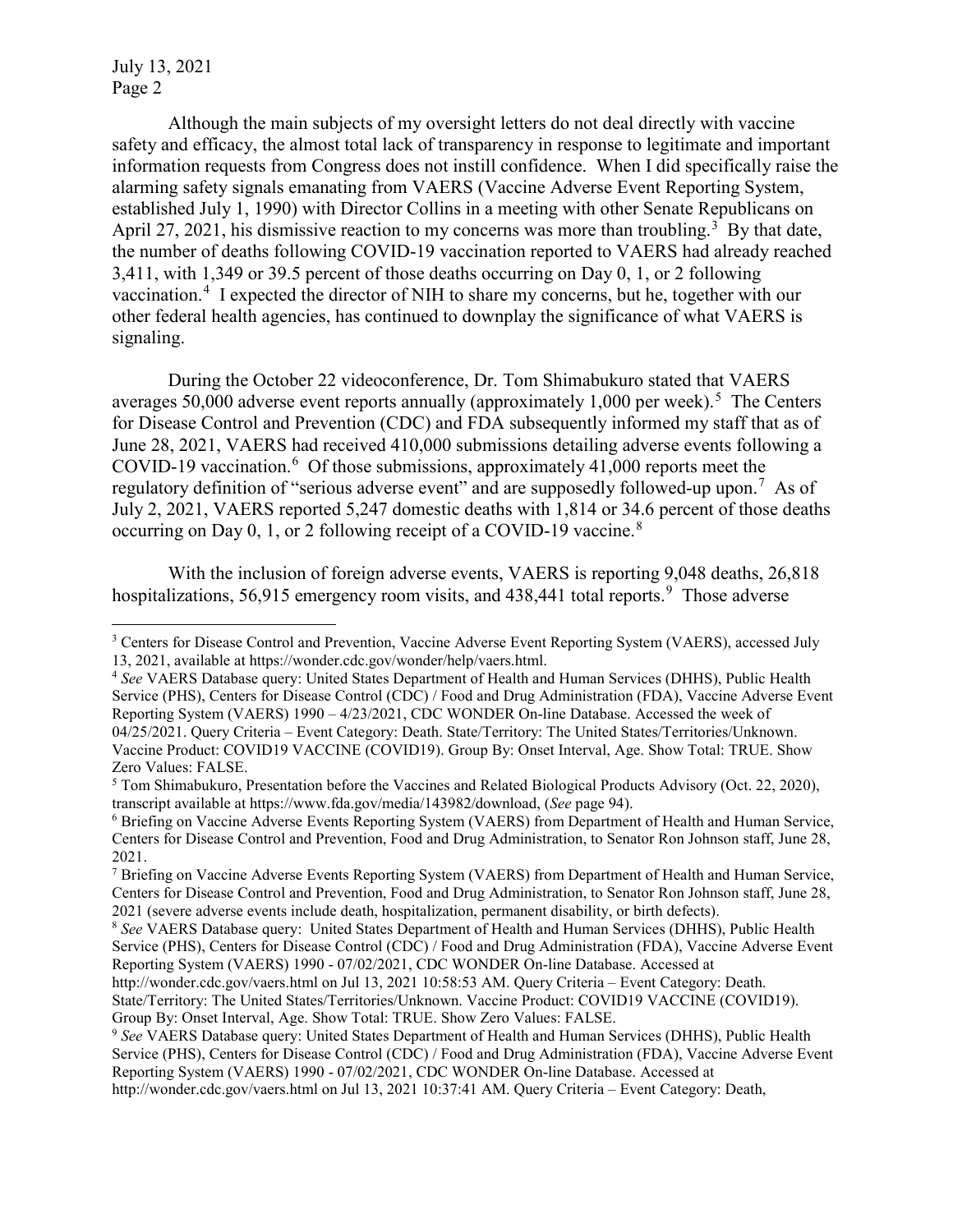July 13, 2021 Page 3

events have been recorded over a time span of 29 weeks for an average of 15,000 per week – 15 times the weekly average prior to the COVID-19 vaccines.<sup>10</sup>

On June 28, 2021, I held a press event where five women and one 13 year-old child described the neurological symptoms they experienced following vaccination.<sup>11</sup> One of the women had participated in the AstraZeneca clinical trials and the 13 year-old participated in the 12-15 year-old Pfizer clinical trial.<sup>12</sup> As a requirement for trial participation, they were both healthy prior to vaccination. Their neurological injuries have been significant. At the time of the event, membership of their Facebook support groups totaled more than 2,000 individuals who suffered from similar post vaccination neurological injuries. Within a few days of the press event, their group size had grown close to 5,000 members.

Although one member of their group has been recently evaluated at the National Institutes of Health (NIH), this type of follow-up appears to be rare. These individuals feel abandoned by the drug companies, federal health agencies, and the medical community. It is also rare that anyone in the medical community will even acknowledge the possibility that their symptoms might be related to the vaccine. This state of denial prevents doctors from acknowledging a possible root cause for their illnesses thereby reducing the probability of finding effective treatments.

In October 2020, prior to any vaccine receiving an EUA, your agencies were expressing and conveying a great deal of confidence in your early warning vaccine safety systems like VAERS. Both CDC and FDA included VAERS as one of the primary passive surveillance tools for monitoring COVID-19 vaccine safety.<sup>13</sup> CDC highlighted that VAERS covered the entire U.S. population and its ability to "rapidly detect safety signals" and "detect rare adverse events."14 Now, nine months and 438,441 reported adverse events later, health care professionals are publicly downplaying the effectiveness and validity of these same systems. For

 $\overline{a}$ Hospitalized, Emergency Room Visits. State/Territory: All Locations. Vaccine Product: COVID19 VACCINE (COVID19). Show Total: TRUE. Show Zero Values: FALSE; *See also* VAERS Database query:

United States Department of Health and Human Services (DHHS), Public Health Service (PHS), Centers for Disease Control (CDC) / Food and Drug Administration (FDA), Vaccine Adverse Event Reporting System (VAERS) 1990 - 07/02/2021, CDC WONDER On-line Database. Accessed at http://wonder.cdc.gov/vaers.html on Jul 13, 2021 10:40:32 AM. Query Criteria –State/Territory: All Locations. Vaccine Product: COVID19 VACCINE (COVID19). Group by: Symptoms. Show Total: TRUE. Show Zero Values: FALSE.

<sup>&</sup>lt;sup>10</sup> Ben Gaurno, et al., 'The weapon that will end the war': First coronavirus vaccine shots given outside trials in U.S., Washington Post, Dec. 14, 2020, available at https://www.washingtonpost.com/nation/2020/12/14/first-covidvaccines-new-york/ (29 weeks: Time from the week the first US patient received a COVID-19 vaccination under EUA through 7/2/2021).<br><sup>11</sup> Press Conference, Senator Ron Johnson, People Who Want to Be Seen, Heard and Believed by the Medical

Community, June 28, 2021, available at https://rumble.com/vj5xbf-senator-ron-johnson-milwaukee-newsconference html.

<sup>&</sup>lt;sup>12</sup> *Id.* 14 *Id.* 13 *See* Tom Shimabukuro, Presentation before the Vaccines and Related Biological Products Advisory (Oct. 22, 2020), transcript available at https://www.fda.gov/media/143982/download, (*See* page 94); and Steven Anderson, Presentation before the Vaccines and Related Biological Products Advisory (Oct. 22, 2020), slides available at https://www.fda.gov/media/143557/download.

<sup>&</sup>lt;sup>14</sup> Tom Shimabukuro, Presentation before the Vaccines and Related Biological Products Advisory (Oct. 22, 2020), transcript available at https://www.fda.gov/media/143982/download, (*See* page 94).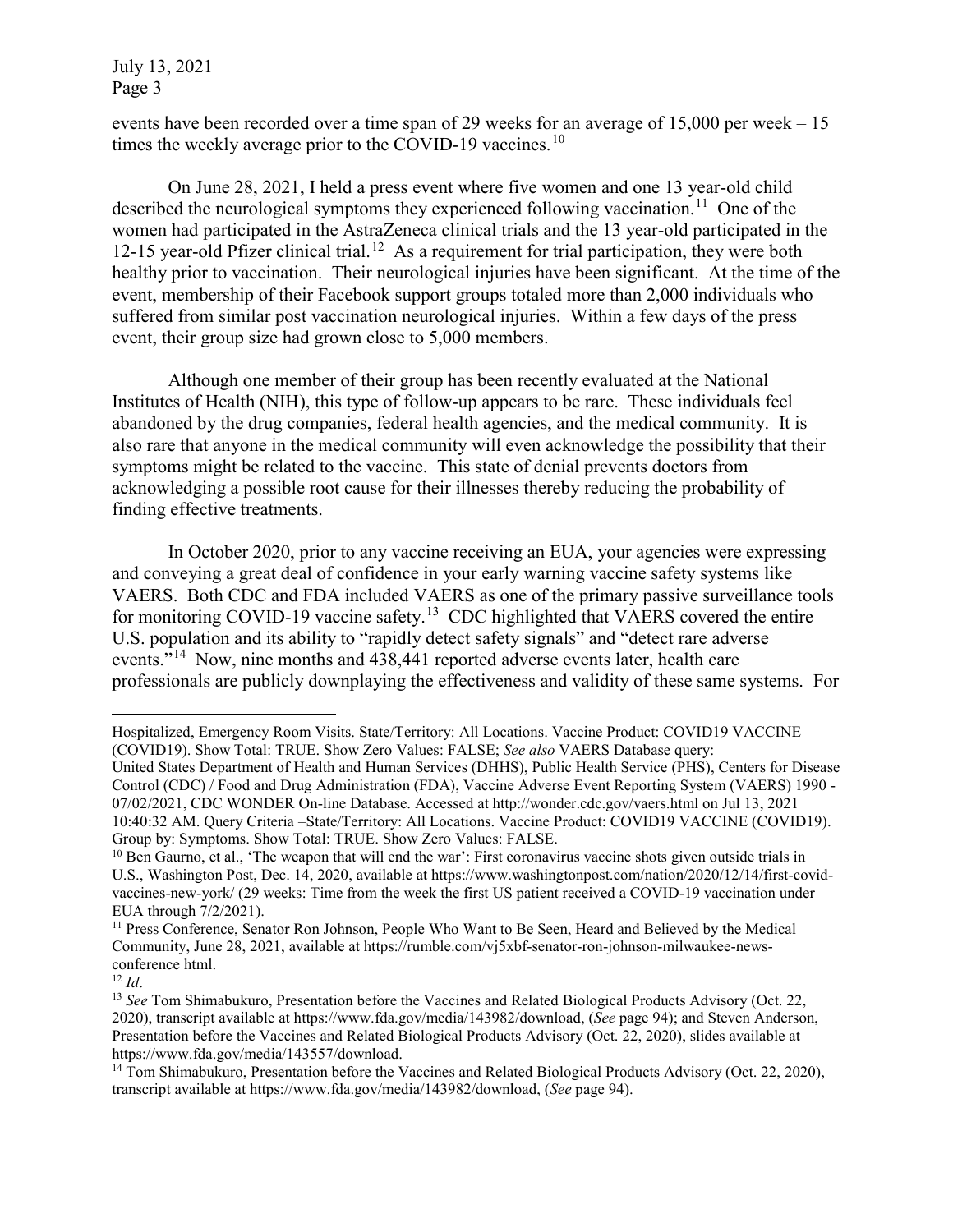July 13, 2021 Page 4

example, on May 3, 2021, Dr. Paul Offit, who is member of an FDA advisory committee, stated "So [VAERS is] a noisy system that frankly is more frightening than helpful."15 Which is it?

It is precisely these kind of contradictory statements and attitudes that have eroded the public's confidence in your agencies' pronouncements and recommendations. Full disclosure, honesty and transparency will be the only way to regain your credibility and restore the public's confidence in your agencies. For that purpose, I am asking for your agencies to provide full and transparent responses to the following requests based on the October 22, 2020, presentation on COVID-19 vaccine safety monitoring by no later than 5:00 p.m. on July 27, 2021:

## **Questions for Acting Commissioner Woodcock**

- 1. FDA stated it planned to use the Sentinel System to monitor adverse events following COVID-19 vaccination.<sup>16</sup> Has FDA used the Sentinel System? If yes, please answer the following subquestions; if no, please explain why not.
	- a. What information has FDA gathered in the Sentinel System and how has it been used?
	- b. Has FDA made this information public? If not, why not?
	- c. Please provide all information concerning adverse events gathered from the Sentinel System.
- 2. FDA stated it planned to use the Biologics Effectiveness and Safety System (BEST System) to monitor adverse events following COVID-19 vaccination.<sup>17</sup> Has FDA used the BEST System? If yes, please answer the following subquestions; if no, please explain why not.
	- a. What information has FDA gathered in the BEST System and how has it been used?
	- b. Has FDA made this information public? If not, why not?
	- c. Please provide all information concerning adverse events gathered from the BEST System.
- 3. FDA listed an additional 18 data sources of electronic health records and claims records it planned to use to monitor adverse events following COVID-19 vaccination.<sup>18</sup> Has FDA used these 18 data sources? If yes, please answer the following subquestions for each data source used; if no, for each data source not used please explain why not.
	- a. What information has FDA gathered and how has it been used?

 $\overline{a}$ <sup>15</sup> Gabrielle Settles, Federal VAERS database is a critical tool for researchers but a breeding ground for misinformation, May 3, 2021, available at https://www.politifact.com/article/2021/may/03/vaers-governmentsvaccine-safety-database-critical/; Roster of the Vaccines and Related Biological Products Advisory Committee, FDA, accessed July 13, 2021, https://www.fda.gov/advisory-committees/vaccines-and-related-biological-productsadvisory-committee/roster-vaccines-and-related-biological-products-advisory-committee.

<sup>16</sup> Steven Anderson, Presentation before the Vaccines and Related Biological Products Advisory (Oct. 22, 2020), transcript available at https://www.fda.gov/media/143982/download (*See* page 116 and 117). <sup>17</sup> *Id*. (*See* pages 117 and 118).

<sup>&</sup>lt;sup>18</sup> Steven Anderson, Presentation before the Vaccines and Related Biological Products Advisory (Oct. 22, 2020), slides available at https://www.fda.gov/media/143557/download (*See* slides 11 and 12).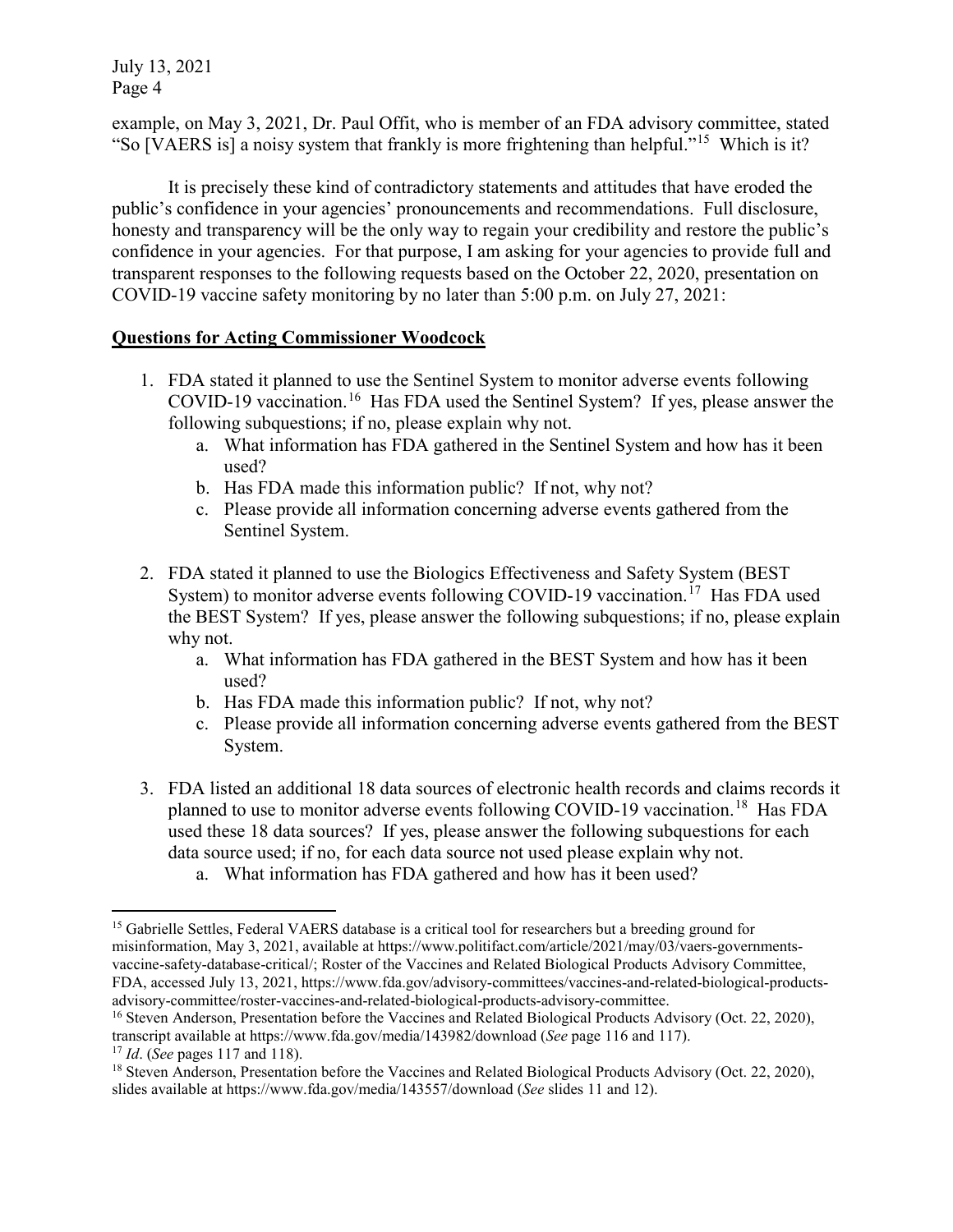- b. Has FDA made this information public? If not, why not?
- c. Please provide all information concerning adverse events gathered.
- 4. FDA stated "Division of Epidemiology physicians will be reviewing the serious adverse event reports that come into the vaccines."<sup>19</sup> Have these physicians conducted reviews of serious adverse events following COVID-19 vaccination? If yes, please answer the following subquestions; if no, please explain why not.
	- a. What have the physicians' reviews found and how have their findings been used?
	- b. Has FDA made this information public? If not, why not?
	- c. Please provide all information concerning adverse events gathered from these reviews.
- 5. FDA stated it planned to do near real-time surveillance or rapid cycle analysis on adverse events following COVID-19 vaccination.<sup>20</sup> Has FDA done this analysis? If yes, please answer the following subquestions; if no, please explain why not.
	- a. What are the results of FDA's near real-time surveillance or rapid cycle analysis and how has FDA used these results?
	- b. Has FDA made this information public? If not, why not?
	- c. Please provide all information concerning adverse events gathered by this surveillance or analysis.
- 6. FDA mentioned a list of possible adverse events that FDA would be monitoring following COVID-19 vaccination.<sup>21</sup> Please provide a complete list of all adverse events that FDA is monitoring relating to COVID-19 vaccines.
- 7. Has FDA used databases and other sources to monitor adverse events relating to children and adolescents who have received a COVID-19 vaccine? If so, please identify which databases and other sources FDA has used, including what information it identified, in what source, and whether that information was made public. Please provide all information FDA has gathered from these sources.

## **Questions for Director Walensky**

- 1. CDC stated it planned to use v-safe to monitor for adverse events following COVID-19 vaccination. Has CDC used v-safe?<sup>22</sup> If yes, please answer the following subquestions; if no, please explain why not.
	- a. What information has CDC gathered in v-safe and how has it been used?
	- b. Has CDC made this information public? If not, why not?
	- c. Please provide all information concerning adverse events gathered from v-safe.

<sup>&</sup>lt;sup>19</sup> Steven Anderson, Presentation before the Vaccines and Related Biological Products Advisory (Oct. 22, 2020), transcript available at https://www.fda.gov/media/143982/download (*See* page 123).

<sup>20</sup> *Id*. (*See* page 121).

<sup>21</sup> *Id*.

<sup>&</sup>lt;sup>22</sup> Tom Shimabukuro, Presentation before the Vaccines and Related Biological Products Advisory (Oct. 22, 2020), transcript available at https://www.fda.gov/media/143982/download, (*See* page 97).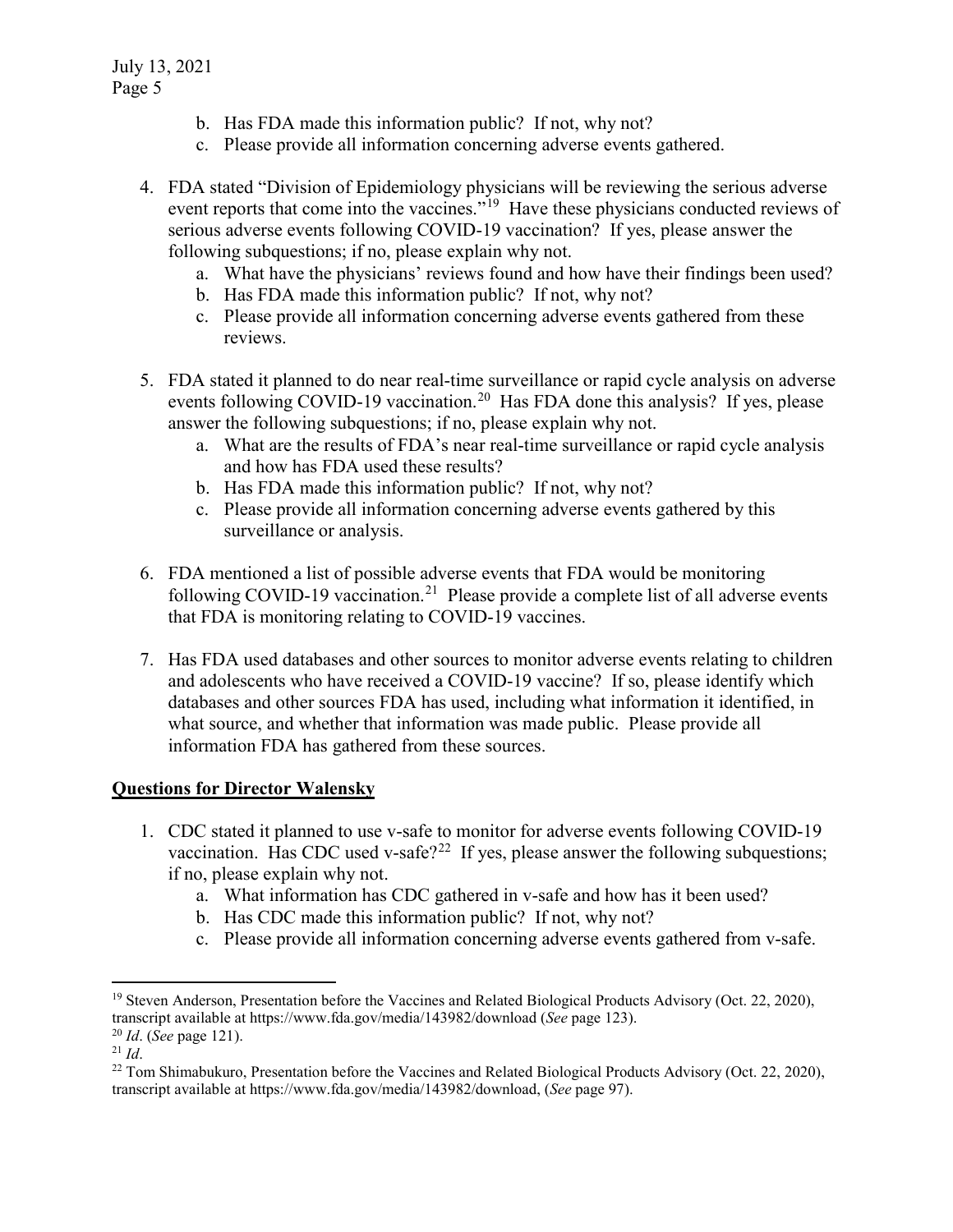- 2. CDC stated v-safe would include active telephone follow-ups on clinically important adverse event reports – such as an individual missing work.<sup>23</sup> Has CDC conducted active telephone follow-ups? If yes, please answer the following subquestions; if no, please explain why not.
	- a. How many active telephone follow-ups has CDC conducted?
	- b. What information has CDC gathered from these active telephone follow-ups?
	- c. Please provide all information concerning adverse events gathered from these active telephone follow-ups.
- 3. CDC stated it planned to "do facilitated VAERS reporting for healthcare workers and long-term care facility residents in CDC's National Health Care Safety Network."<sup>24</sup> Has CDC facilitated this VAERS reporting? If yes, please answer the following subquestions; if no, please explain why not.
	- a. What information has CDC gathered in the facilitated VAERS reporting and how has it been used?
	- b. Has CDC made this information public? If not, why not?
	- c. Please provide all information concerning adverse events gathered from the facilitated VAERS reporting.
- 4. CDC stated it planned to use the Vaccine Safety Datalink to monitor for adverse events following COVID-19 vaccination.<sup>25</sup> Has CDC used the Vaccine Safety Datalink? If yes, please answer the following subquestions; if no, please explain why not.
	- a. What information has CDC gathered in the Vaccine Safety Datalink and how has it been used?
	- b. Has CDC made this information public? If not, why not?
	- c. Please provide all information concerning adverse events gathered from the Vaccine Safety Datalink.
- 5. CDC stated it planned use the Clinical Immunization Safety Assessment Project to monitor adverse events following COVID-19 vaccination.<sup>26</sup> Has CDC used the Clinical Immunization Safety Assessment Project? If yes, please answer the following subquestions; if no, please explain why not.
	- a. What information has CDC gathered in the Clinical Immunization Safety Assessment Project and how has it been used?
	- b. Has CDC made this information public? If not, why not?
	- c. Please provide all information concerning adverse events gathered from the Clinical Immunization Safety Assessment Project.

 <sup>23</sup> *Id*.

<sup>24</sup> *Id*. (*See* page 98).

<sup>25</sup> *Id*. (*See* page 96).

<sup>26</sup> *Id*. (*See* page 97).